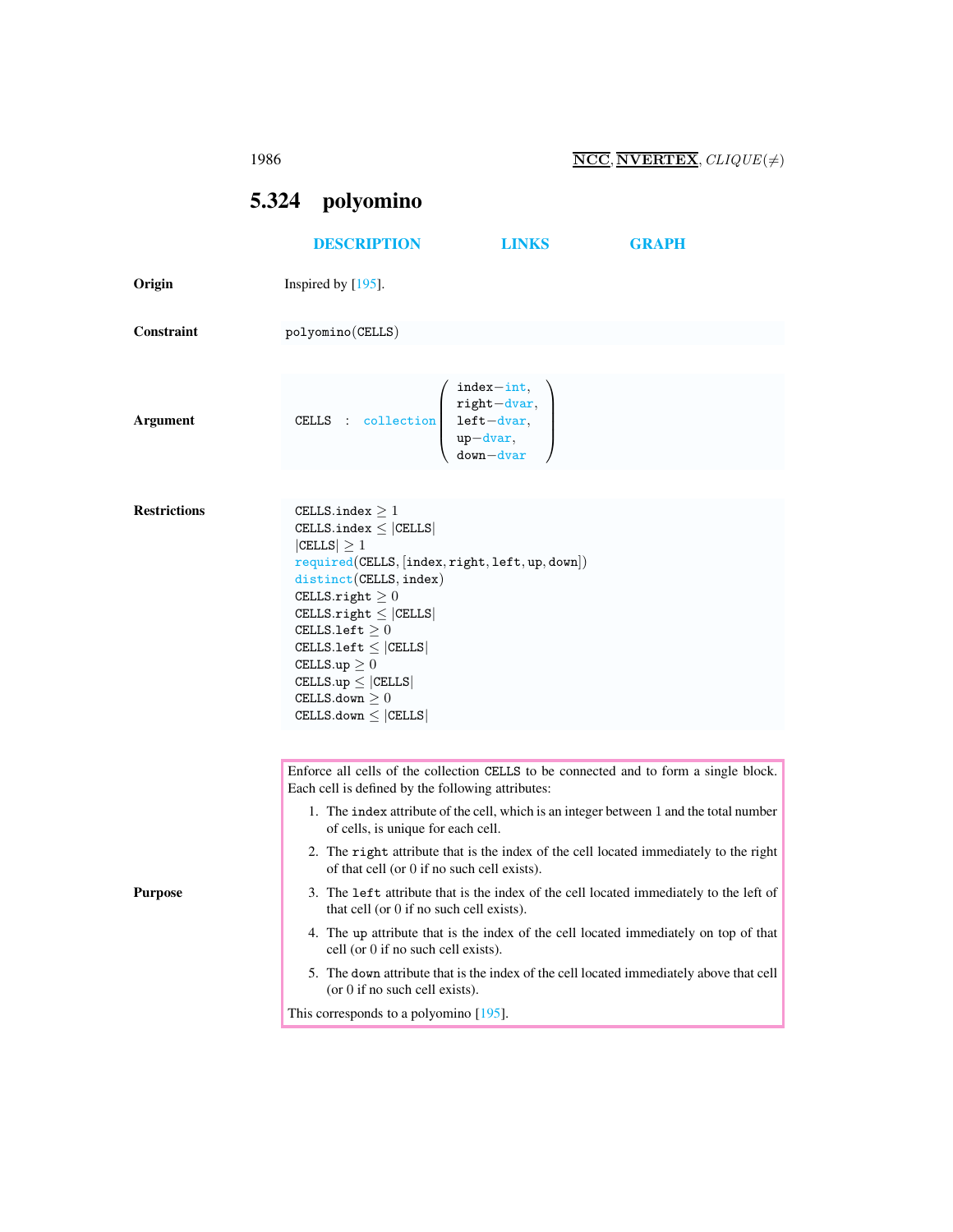## <sup>20000128</sup> 1987

Example

|  | index - 1 right - 0 left - 0 up - 2 down - 0, |  |                                                                                                                                                                                                                                                            |
|--|-----------------------------------------------|--|------------------------------------------------------------------------------------------------------------------------------------------------------------------------------------------------------------------------------------------------------------|
|  |                                               |  |                                                                                                                                                                                                                                                            |
|  |                                               |  | $\left\langle \begin{array}{ccc} \texttt{index} -2 & \texttt{right} -3 & \texttt{left} -0 & \texttt{up} -0 & \texttt{down} -1, \\ \texttt{index} -3 & \texttt{right} -0 & \texttt{left} -2 & \texttt{up} -4 & \texttt{down} -0, \end{array} \right\rangle$ |
|  |                                               |  | $\int$ index - 4 right - 5 left - 0 up - 0 down - 3, $\int$                                                                                                                                                                                                |
|  | index - 5 right - 0 left - 4 up - 0 down - 0  |  |                                                                                                                                                                                                                                                            |

The polyomino constraint holds since all the cells corresponding to the items of the CELLS collection form one single group of connected cells: the  $i^{t\overline{h}}$  ( $i \in [1, 4]$ ) cell is connected to the  $(i + 1)$ <sup>th</sup> cell. Figure [5.654](#page-1-1) shows the corresponding polyomino.

|             | $\ensuremath{4}$ | $\bf 5$ |  |
|-------------|------------------|---------|--|
| $\,2$       | $\overline{3}$   |         |  |
| $\mathbf 1$ |                  |         |  |
|             |                  |         |  |

<span id="page-1-1"></span>Figure 5.654: Polyomino corresponding to the Example slot where each cell contains the index of the corresponding item within the CELLS collection

<span id="page-1-0"></span>

| Symmetries | • Items of CELLS are permutable.                                                                                                       |  |  |  |
|------------|----------------------------------------------------------------------------------------------------------------------------------------|--|--|--|
|            | • Attributes of CELLS are permutable w.r.t. permutation $(index)$ $(right, left)$<br>$(up)$ (down) (permutation applied to all items). |  |  |  |
|            | • Attributes of CELLS are permutable w.r.t. permutation (index) (right) (left)<br>$(up, down)$ (permutation applied to all items).     |  |  |  |
|            | • Attributes of CELLS are permutable w.r.t.<br>permutation<br>(index)<br>$(up, left, down, right) (permutation applied to all items).$ |  |  |  |
| Usage      | Enumeration of polyominoes.                                                                                                            |  |  |  |
| Kevwords   | <b>combinatorial object:</b> pentomino.                                                                                                |  |  |  |
|            | <b>final graph structure:</b> strongly connected component.                                                                            |  |  |  |
|            | <b>geometry:</b> geometrical constraint.                                                                                               |  |  |  |
|            | <b>puzzles:</b> pentomino.                                                                                                             |  |  |  |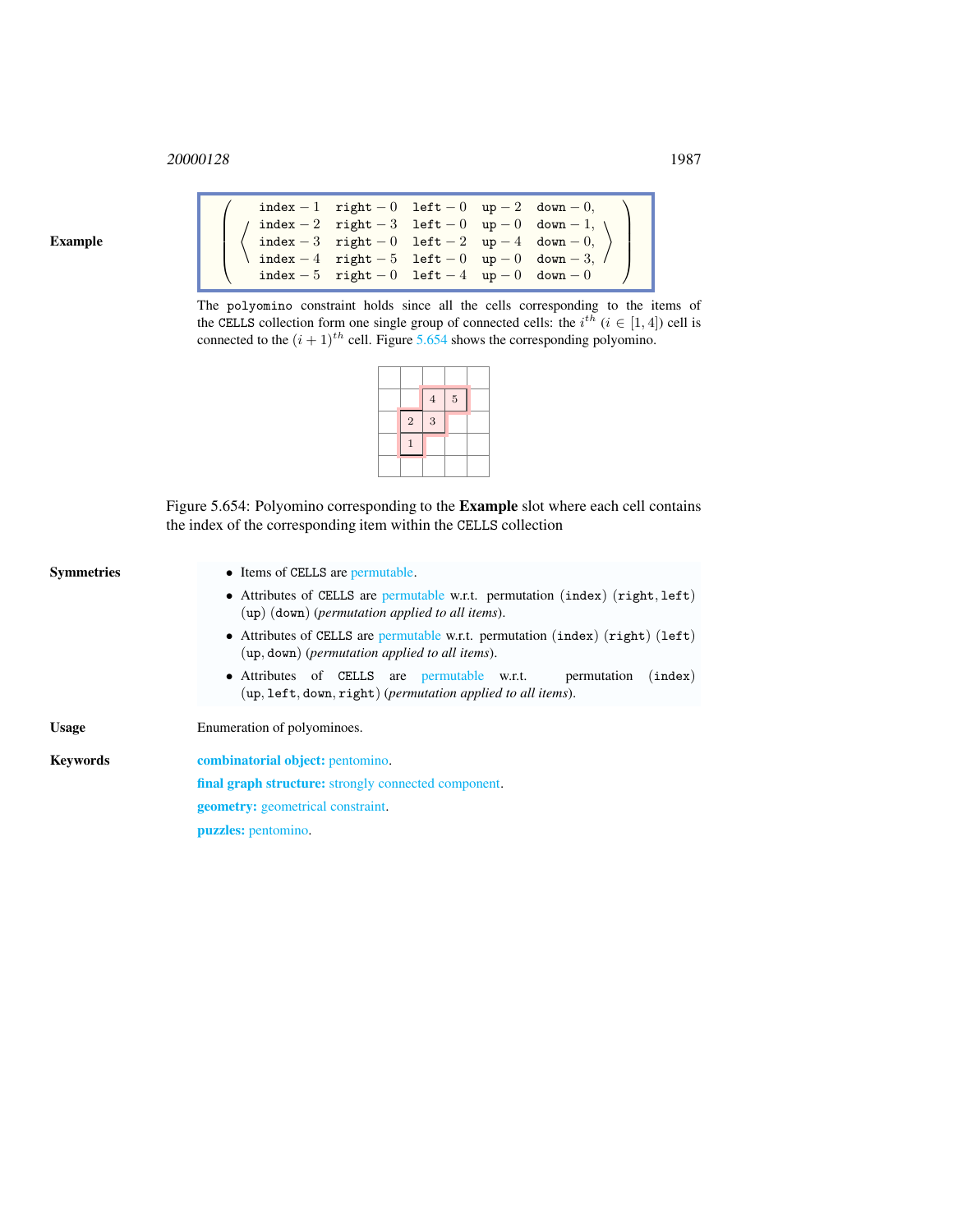| Arc input(s)         | CELLS                                                                                                                                                                                                                                                                                                                                                                                                               |  |  |  |
|----------------------|---------------------------------------------------------------------------------------------------------------------------------------------------------------------------------------------------------------------------------------------------------------------------------------------------------------------------------------------------------------------------------------------------------------------|--|--|--|
| Arc generator        | $CLIQUE(\neq) \mapsto$ collection(cells1, cells2)                                                                                                                                                                                                                                                                                                                                                                   |  |  |  |
| Arc arity            | $\mathcal{D}_{\mathcal{L}}$                                                                                                                                                                                                                                                                                                                                                                                         |  |  |  |
| Arc constraint $(s)$ | $\bigwedge \left( \begin{array}{c} \text{cells1.right} = \text{cells2.index}, \\ \text{cells2.left} = \text{cells1.index} \end{array} \right)$<br>$\left(\begin{array}{c} \text{cells1.left} = \text{cells2.index}, \ \text{cells2.right} = \text{cells1.index} \end{array}\right),$<br>cells1.up = cells2.index $\land$ cells2.down = cells1.index,<br>cells1.down = cells2.index $\land$ cells2.up = cells1.index |  |  |  |
| Graph property(ies)  | $\bullet$ NVERTEX= $ {\tt CELLS} $<br>$\bullet$ NCC= 1                                                                                                                                                                                                                                                                                                                                                              |  |  |  |
|                      |                                                                                                                                                                                                                                                                                                                                                                                                                     |  |  |  |

Graph model The graph constraint models the fact that all the cells are connected. We use the  $CLIQUE(\neq)$  arc generator in order to only consider connections between two distinct cells. The first graph property  $\text{NVERTEX} = |\text{CELLS}|$  avoid the case isolated cells, while the second graph property  $NCC = 1$  enforces to have a single group of connected cells.

> Parts (A) and (B) of Figure [5.655](#page-2-1) respectively show the initial and final graph associated with the Example slot. Since we use the NVERTEX graph property the vertices of the final graph are stressed in bold. Since we also use the NCC graph property we show the unique connected component of the final graph. An arc between two vertices indicates that two cells are directly connected.



<span id="page-2-1"></span>Figure 5.655: Initial and final graph of the polyomino constraint

<span id="page-2-0"></span>